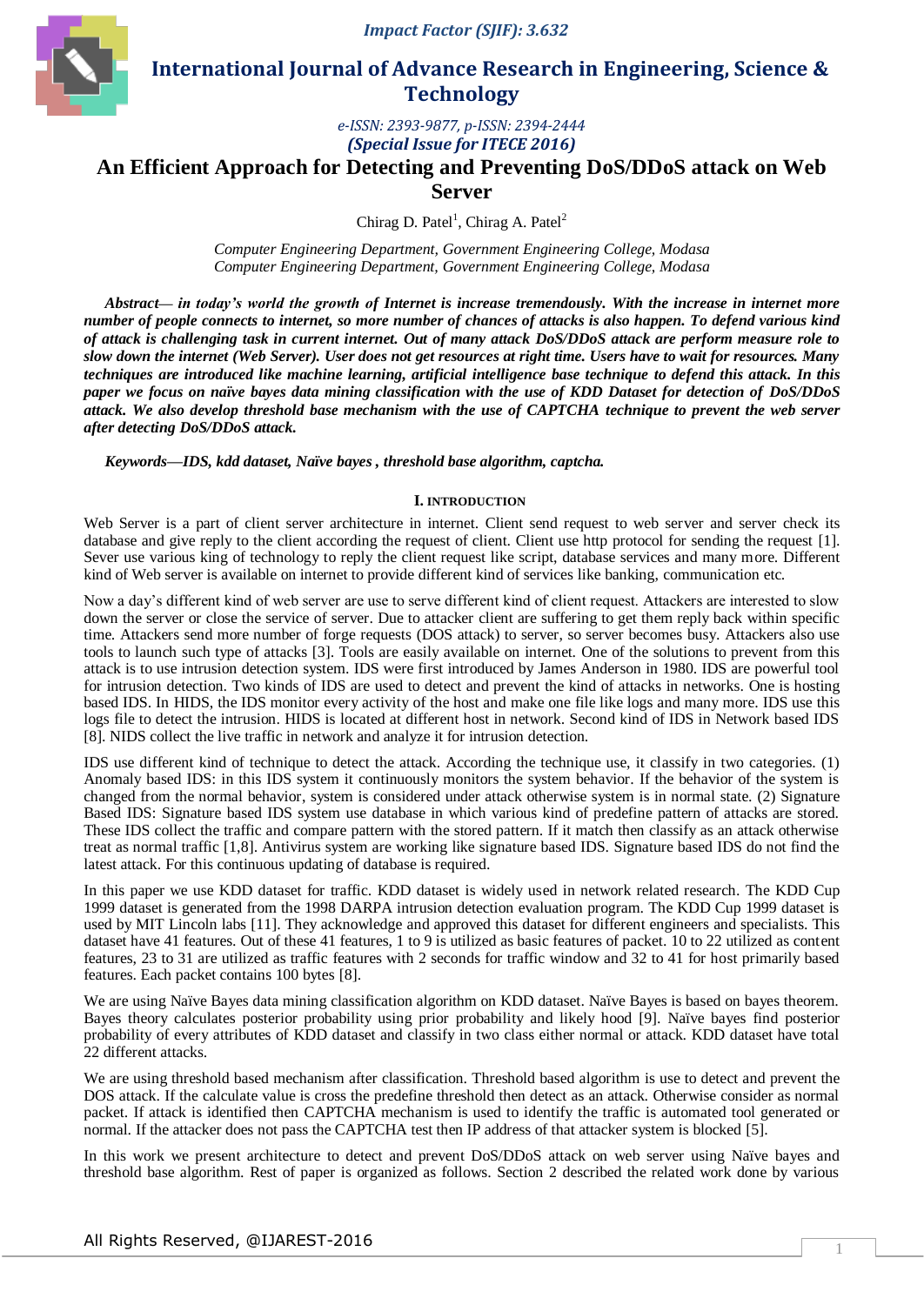## *International Journal of Advance Research in Engineering, Science & Technology (IJAREST) (Special Issue for ITECE 2016), e-ISSN:* 2393-9877*, print-ISSN:* 2394-2444

researchers, Section 3 give details idea of proposed system, in section 4 simulation and its result and section 5 conclude the paper.

#### **II. LITERATURE SURVEY**

Vijay Katkar et al. [1] present architecture of offline signature based network intrusion detection system for detection of DoS/DDoS against HTTP servers using distributed processing and Naïve Bayesian classifier. But this system is offline; it will not work on real time. This system detects only known attack.

Samad Kolahi et al. [2] present mechanism, which use various Linux tools for UDP DDoS attack. They focus on TCP throughputs, round-trip time and CPU utilization before and during the attack on Web Server with Linux Ubuntu 13. They use Access Control Lists, Threshold Limit, IP Verify and Load Balancing parameter for detection of DoS/DDoS.

Abdulaziz Aborujilah et al. [3] define mechanism, which focus on studying the effects of (DoS) attack on CPU power performance and in network bandwidth. This system uses; three parameter for evolution. The parameters are packet limit, sending delay, sending duration.

Indu Mandwi et al. [4] addressed on Jamming attacks in wireless networks. Authors used encryption based system to prevent the DoS attacks. Author's developed system, which contain three schemes that prevent real-time packet classification by combining cryptographic primitives with physical layer attributes.

P. Pandiaraja et al. [6] developed proxy based system. Proxy is protected, filter, monitoring the application against DDoS attacks. Author used Hidden Semi-Markov Model to describe the time varying traffic behaviors and special behavior of the traffic. In this model authors change the http header and used encryption and decryption based threshold base algorithm to find the DoS attacks.

Pooja Bhoria et al. [7] statistically analyzed NSL KDD dataset with 6 folds cross validation technique. Authors apply various feature selection technique to improve the IDS performance. They increased the classification accuracy and decrease the compilation time. Feature selection techniques are useful to determine the rule for finding the various DoS attacks.

G. V. Nadiammai et al. [8] proposed efficient data adapted decision Tree technique. This scheme improves performance of intrusion detection system. The proposed Efficient Data Adapted Decision Tree technique reduce the actual size of dataset and helps the DBA to analyze the real time traffic with less number of false alarm rate.

Dr. Saurabh Mukherjee et al. [9] developed Feature Vitality Based Reduction Method (FVBRM).The feature reduction is performed on 41 attributes to get 24 using FVBRM on NSL KDD dataset. The developed model is compare with existing scheme like Correlation based feature selection (CFS), Information Gain (IG) and Gain Ratio (GR). The results are compared using identified performance matrices like classification accuracy, recall, sensitivity.

## **III. PROPOSED ARCHITECTURE**

As shown in fig. 1. System architecture the client sent request to the web server. We put the intrusion detection system before the web server which checks all the incoming traffic using naïve bays classifier algorithm. The classified data are analyzed. If any abnormal data is found it give to the threshold base algorithm. If data is cross the limit of threshold, than packet is drop. Threshold base algorithm is also used CAPTCHA mechanism to identify automated tool generated request. Otherwise request is passing to the web server. Finally web server gives reply to client.



*Figure 1. System Architecture*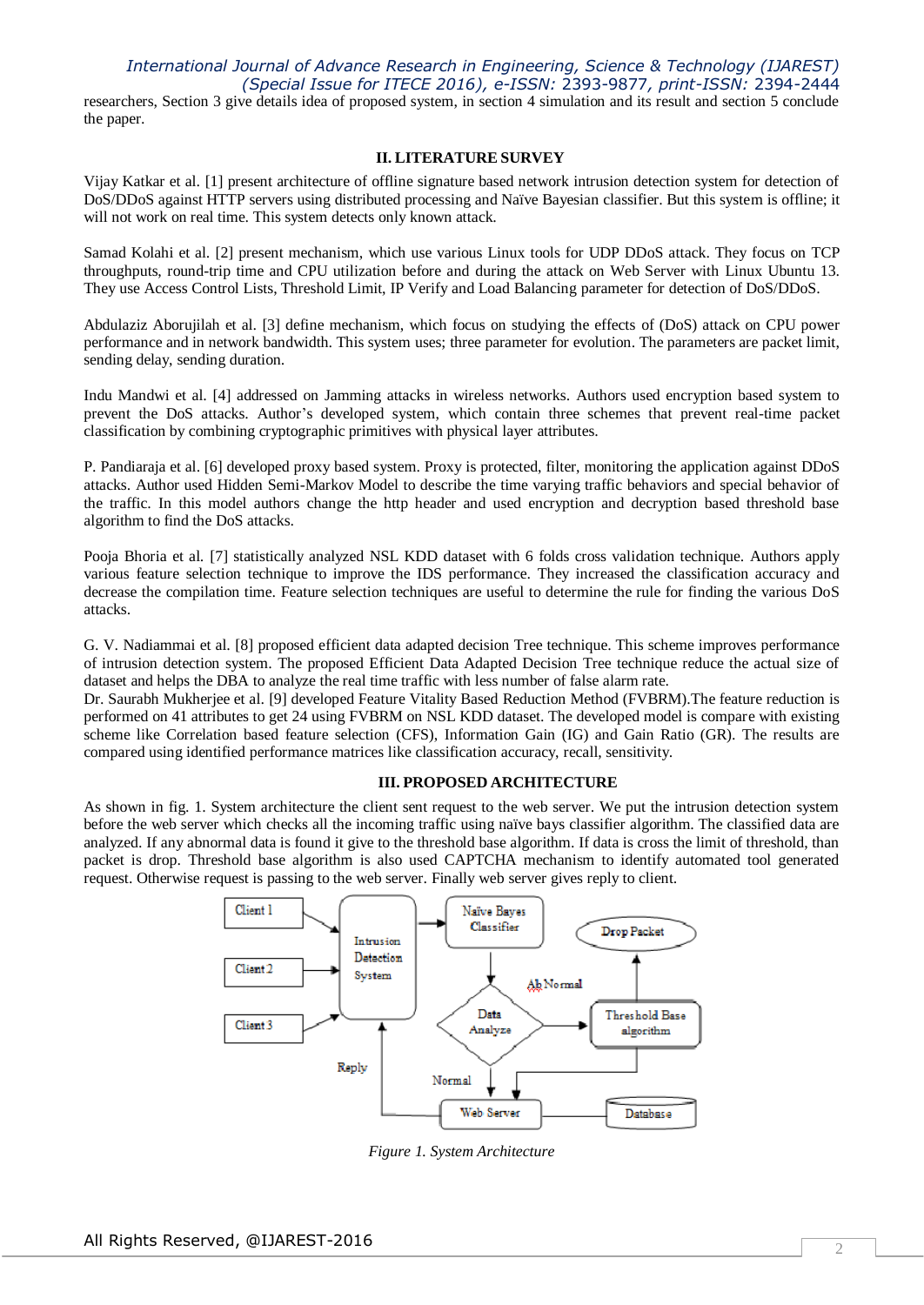## *International Journal of Advance Research in Engineering, Science & Technology (IJAREST) (Special Issue for ITECE 2016), e-ISSN:* 2393-9877*, print-ISSN:* 2394-2444

Here, I propose System architecture to detect and mitigate the DoS/DDoS attack against web server. System is divided into three phase.

- 1. Analyze the Incoming Traffic to the web server.
- 2. Differentiate DoS/DDoS attack traffic from normal traffic using Naïve Bayesian classification.
- 3. Prevent the effect of DoS/DDoS attack using threshold base algorithm and CAPTCHA mechanism.

First phase we have to analyze the incoming traffic coming to the web server. This we can do by collection all the traffic and made one dataset. This dataset is use for analysis purpose. We are using KDD dataset for analysis purpose.

Second phase is to differentiate attack traffic from normal traffic. In today's days, attackers use BOTNET machines for attack. So attackers use thousands of such machines for attack against victim (web server). So, my focus is to differentiate that traffic from normal traffic. Here we used KDD Dataset which is part of DARPA. To differentiate traffic we use naïve Bayesian classification technique on KDD dataset.

Third phase is to mitigate the effect of DoS/DDoS attack. After identifying and detecting the attack, next step is to mitigate the effect of this attack. For this we use threshold base mechanism. So, my focus is to increase the availability of web server for legal users by mitigate the effect of DoS/DDoS attack.

#### **IV. EXPERIMENT AND RESULT**

We use windows 8.1 with weka tool version 3.7 installed in it. In first phase we use KDD dataset in weka tool. We select Naïve bayes classification algorithm to classify the data without any feature selection and selection attributes. This time Naïve bayes give accuracy of 95.12 % as shown in fig. 2.

| Correctly Classified Instances         | 205693    | 95.1291 % |
|----------------------------------------|-----------|-----------|
| Incorrectly Classified Instances 10532 |           | 4.8709 \$ |
| Kappa statistic                        | 0.9037    |           |
| Mean absolute error                    | 0.0043    |           |
| Root mean squared error                | 0.0634    |           |
| Relative absolute error                | $9,968$ 1 |           |
| Root relative squared error            | 43,4058 4 |           |
| Coverage of cases (0.95 level)         | 95,6911 1 |           |
| Mean rel. region size (0.95 level)     | 4.4203.4  |           |
| Total Number of Instances              | 216225    |           |

#### *Figure.2. Classification without Preprocessing*

Now in weka tools we use select attributes facility to improve the classification accuracy. We use CfsSubsetEval attribute evaluator with BestFirst search method. Weka tool give us best 14 attributes out of total 41 attributes of KDD dataset as given in TABLE I.

*Table 1. List of 14 Attributes*

| <b>Attribute</b><br><b>Number</b> | <b>Attribute Name</b> | <b>Attribute</b><br><b>Number</b> | <b>Attribute Name</b>       |  |
|-----------------------------------|-----------------------|-----------------------------------|-----------------------------|--|
| 2                                 | protocol_type         | 23                                | Count                       |  |
| 3                                 | Service               | 24                                | srv count                   |  |
| 5                                 | src_bytes             | 30                                | diff srv rate               |  |
| 6                                 | dst bytes             | 36                                | dst host same src port rate |  |
| 7                                 | Land                  | 37                                | dst host srv diff host rate |  |
| 8                                 | wrong_fragment        | 40                                | dst_host_rerror_rate        |  |
| 12                                | logged in             |                                   |                             |  |
| 14                                | lroot shell           |                                   |                             |  |

We again do the classification using naïve bayes algorithm, but this time we select above 14 attributes shown in Table I. Now weka tool give the classification accuracy 98.57 % as shown in fig. 3.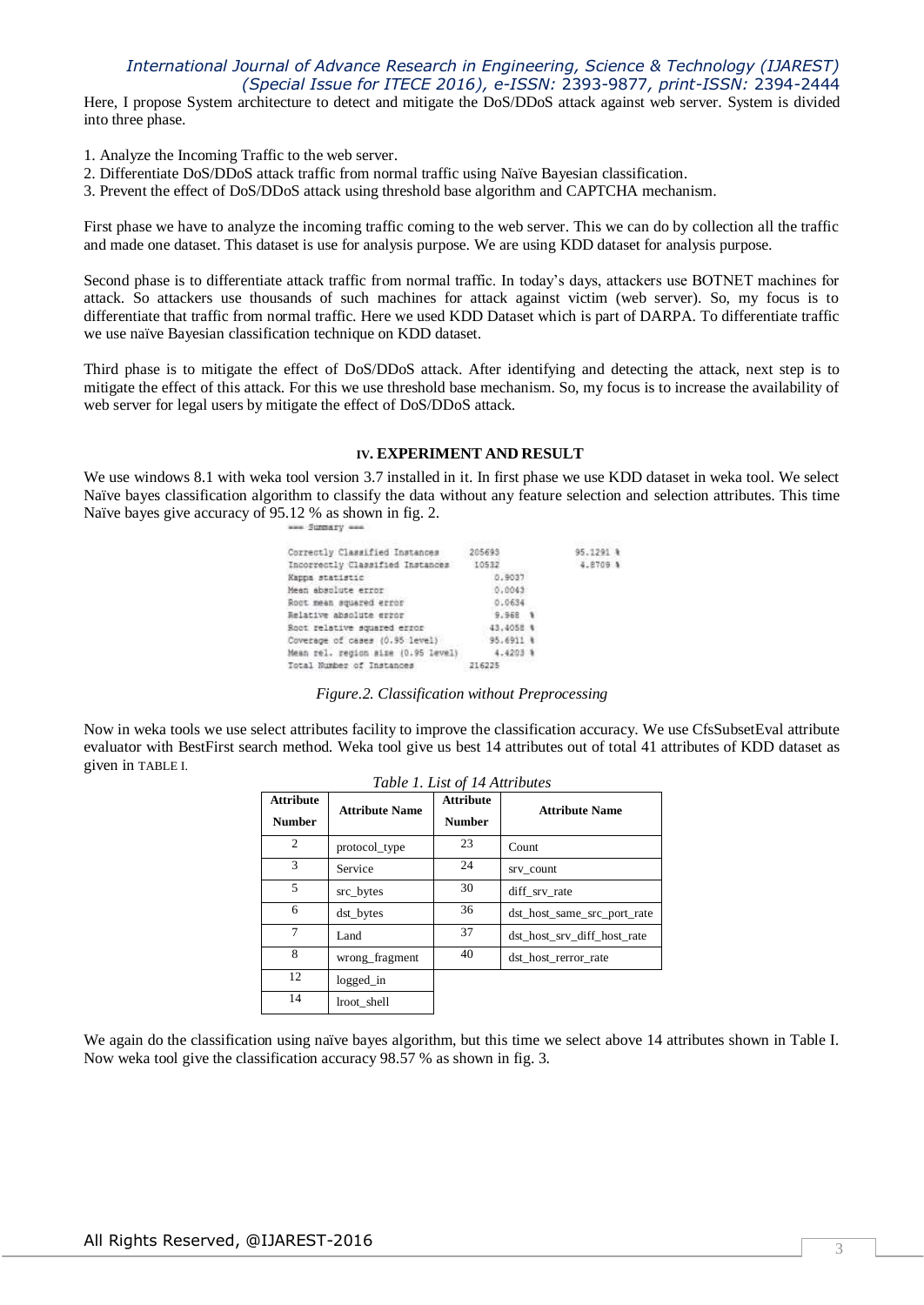# *International Journal of Advance Research in Engineering, Science & Technology (IJAREST) (Special Issue for ITECE 2016), e-ISSN:* 2393-9877*, print-ISSN:* 2394-2444

| Correctly Classified Instances     | 213142       | 98.5742 %  |  |
|------------------------------------|--------------|------------|--|
| Incorrectly Classified Instances   | 3083         | $1.4258$ & |  |
| Kappa statistic                    | 0.9711       |            |  |
| Mean absolute error                | 0.0013       |            |  |
| Root mean squared error            | 0.0313       |            |  |
| Relative absolute error            | $3.0373$ \$  |            |  |
| Root relative squared error        | $21.4623$ \$ |            |  |
| Coverage of cases (0.95 level)     | 99.3377 %    |            |  |
| Mean rel. region size (0.95 level) | $4.4529$ \$  |            |  |
| Total Number of Instances          | 216225       |            |  |
|                                    |              |            |  |

*Figure 3. Classification with Preprocessing* Following Table II, Show the Comparison of our work with literature survey [8].

| Table 2. Result Comparison with [8] |                            |                            |                  |            |
|-------------------------------------|----------------------------|----------------------------|------------------|------------|
| <b>Algorithms</b>                   | <b>Sensitivity</b><br>(% ) | <b>Specificity</b><br>(% ) | Accuracy<br>(% ) | $FAR(\% )$ |
| C4.5                                | 86.57                      | 82                         | 93.23            | 1.56       |
| <b>SVM</b>                          | 83.82                      | 64.29                      | 87.18            | 3.2        |
| $C.4.5 + ACO$                       | 89.26                      | 85.42                      | 95.06            | 0.87       |
| SVM+ACO                             | 87.42                      | 67.95                      | 90.82            | 2.42       |
| $C4.5 + PSO$                        | 92.51                      | 88.39                      | 95.37            | 0.72       |
| $SVM+PSO$                           | 90.06                      | 70.8                       | 91.57            | 1.94       |
| <b>EDADT</b>                        | 96.86                      | 92.36                      | 98.12            | 0.18       |
| <b>BEST+NATVE</b><br><b>BAYES</b>   | 98.6                       | 98.8                       | 98.57            | 0.04       |

Fig. 4. Show the graphical version of the above table. We can observe that Naïve Bayes algorithm with best search method give highest sensitivity, specificity, accuracy and false alarm rate.



*Figure 4. Result Comparison with [8]*

Now, based on the above result we use this 14 attributes in our last module threshold based algorithm. In threshold based module we are developed two modules. First Module detects the attack that is DoS/DDoS detection module. Second module is DoS/DDoS prevention module attack. In detection module we detect the traffic for fix interval of time, during this time whatever traffic packet are collect we analyze the above 14 field for that packet. If the 14 field value match with the rule design for DoS/DDoS attack and number of packet from that IP is cross the predefined threshold value then consider that IP address is suspicious. Next DoS/DDoS prevention module sends one CAPTCHA page to suspicious IP node to check whether that node is automated or manual. If suspicious IP address node does not pass the CAPTCHA test node then suspicious IP address of that node is blocked for future traffic on web server. If collected traffic packet does not cross the threshold limit and suspicious IP node pass the CAPTCHA then packet goes to web server. Next web server gives reply back to client according its request.

Following TABLE III give the exact attributes name out of 14 attributes that we identified using naïve bayes classification and best method algorithm. Listed attributes name is used to design the DoS/DDoS attack detection rule for our threshold based mechanism.